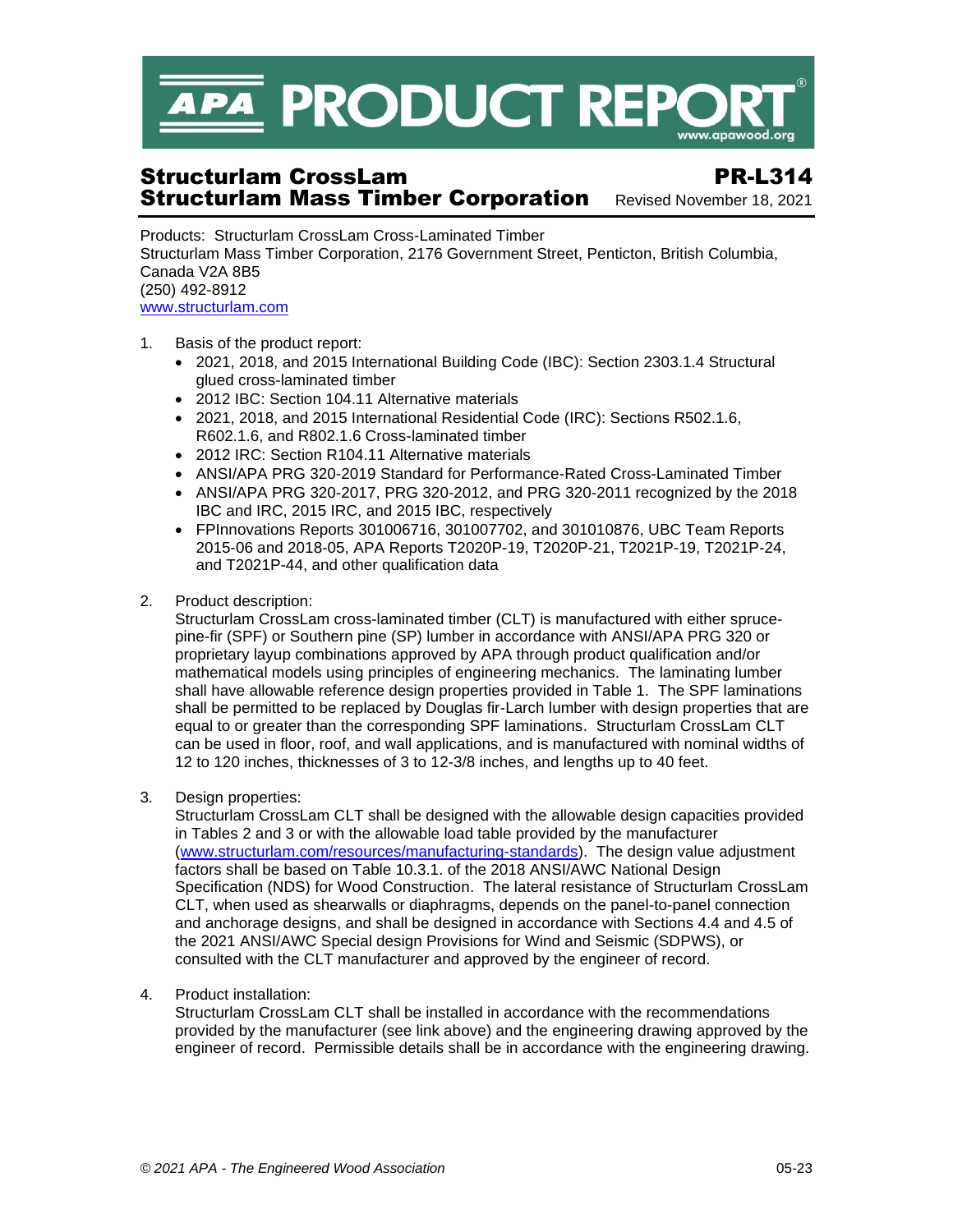### 5. Fire-rated assemblies:

Fire-rated assemblies shall be constructed in accordance with the recommendations provided by the manufacturer (see link above). Procedures specified in Chapter 16 of the NDS shall be permitted for use in designing Structurlam CrossLam CLT for a fire exposure up to 2 hours.

- 6. Limitations:
	- a) Structurlam CrossLam CLT shall be designed in accordance with principles of mechanics using the allowable design properties specified in this report or provided by the manufacturer.
	- b) Structurlam CrossLam products shall be limited to dry service conditions where the average equilibrium moisture content of solid-sawn lumber is less than 16%.
	- c) Design properties for Structurlam CrossLam CLT, when used as beams or lintels with loads applied parallel to the face-bond gluelines, are beyond the scope of this report.
	- d) Structurlam CrossLam CLT shall be manufactured in accordance with layup combinations specified in ANSI/APA PRG 320 or proprietary Structurlam CrossLam CLT manufacturing specifications documented in the in-plant manufacturing standard approved by APA.
	- e) Structurlam CrossLam CLT is produced at the Structurlam Mass Timber Corporation, Penticton, British Columbia facilities or Structurlam Mass Timber U.S., Inc., Conway, Arkansas facilities (limited to Southern Pine layups) under a quality assurance program audited by APA.
	- f) This report is subject to re-examination in one year.
- 7. Identification:

Structurlam CrossLam CLT described in this report is identified by a label bearing the manufacturer's name (Structurlam) and/or trademark, the APA assigned plant number (1073 for Penticton, BC and 1140 for Conway, AR), the product standard (ANSI/APA PRG 320), the APA logo, the CLT grade, the report number PR-L314, and a means of identifying the date of manufacture.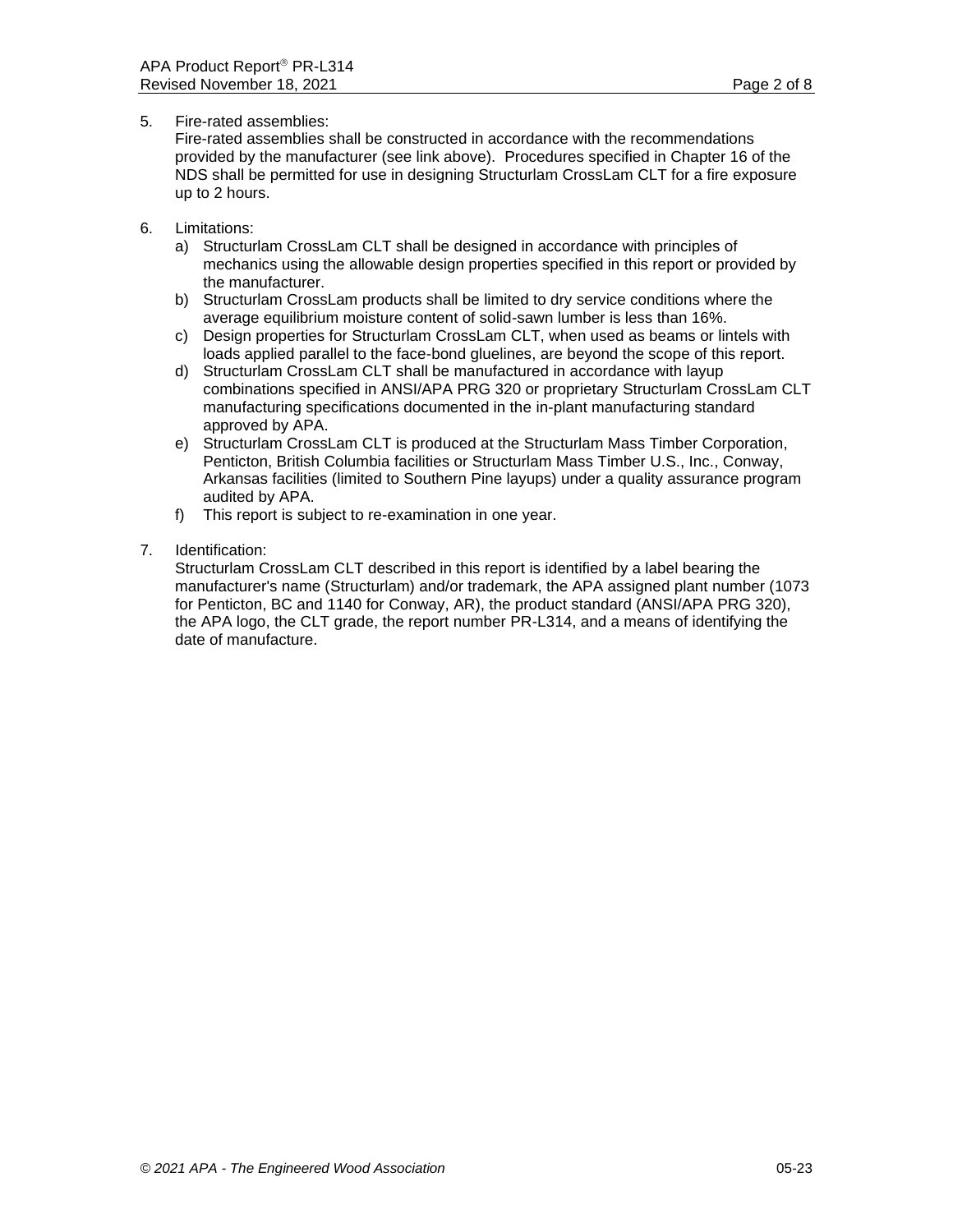| <b>CLT</b>                              | Laminations Used in Major Strength Direction |                |                       |                  |                |                  |                  |                       |      | Laminations Used in Minor Strength Direction |                         |             |       |                         |             |                  |                       |      |
|-----------------------------------------|----------------------------------------------|----------------|-----------------------|------------------|----------------|------------------|------------------|-----------------------|------|----------------------------------------------|-------------------------|-------------|-------|-------------------------|-------------|------------------|-----------------------|------|
| Grade                                   | Grade &<br>Species                           | $F_b$<br>(psi) | (10 <sup>6</sup> psi) | $F_{t}$<br>(psi) | $F_c$<br>(psi) | $F_{v}$<br>(psi) | $F_{s}$<br>(psi) | $F_{c\perp}$<br>(psi) | G    | Grade &<br>Species                           | F <sub>b</sub><br>(psi) | $(106$ psi) | (psi) | F <sub>c</sub><br>(psi) | F.<br>(psi) | $F_{s}$<br>(psi) | $F_{c\perp}$<br>(psi) | G    |
| E1M3.1                                  | 1650f-1.5E<br>SPF                            | 1,650          | 1.5                   | 1,020            | 1.700          | 135              | 45               | 425                   | 0.42 | No. 1/No. 2<br>SPF                           | 875                     | 1.4         | 450   | 1,150                   | 135         | 45               | 425                   | 0.42 |
| E1M4 &<br>E <sub>1</sub> M <sub>6</sub> | 2100f-1.8E<br>SPF                            | 2,100          | 1.8                   | 1,575            | 1,875          | 160              | 50               | 525                   | 0.46 | No. 3 SPF                                    | 500                     | 1.2         | 250   | 650                     | 135         | 45               | 425                   | 0.42 |
| E1M5 &<br>E <sub>1</sub> M <sub>7</sub> | 2100f-1.8E<br><b>SPF</b>                     | 2.100          | 1.8                   | 1,575            | 1,875          | 160              | 50               | 525                   | 0.46 | No. 1/No. 2<br><b>SPF</b>                    | 875                     | 1.4         | 450   | 1,150                   | 135         | 45               | 425                   | 0.42 |
| E4M1                                    | 2700f-2.2E<br><b>SP</b>                      | 2,700          | 2.2                   | 2,150            | 2,100          | 190              | 60               | 805                   | 0.57 | No. 2 SP                                     | 750                     | 1.4         | 450   | 1,250                   | 175         | 55               | 565                   | 0.55 |
| E4M2                                    | 2100f-1.8E<br><b>SP</b>                      | 2,100          | 1.8                   | 1,575            | 1,875          | 175              | 55               | 805                   | 0.57 | No. 2 SP                                     | 750                     | 1.4         | 450   | 1,250                   | 175         | 55               | 565                   | 0.55 |
| E4M3&<br>E4M3.1                         | 2100f-1.8E<br><b>SP</b>                      | 2,100          | 1.8                   | 1,575            | 1,875          | 175              | 55               | 805                   | 0.57 | No. 3 SP                                     | 450                     | 1.3         | 250   | 725                     | 175         | 55               | 565                   | 0.55 |
| V2M1,<br>V2M1.1,<br>V2M2, &<br>V2M2.1   | No. 1/No. 2<br><b>SPF</b>                    | 875            | 1.4                   | 450              | 1,150          | 135              | 45               | 425                   | 0.42 | No. 1/No. 2<br><b>SPF</b>                    | 875                     | 1.4         | 450   | 1,150                   | 135         | 45               | 425                   | 0.42 |
| V2.1 &<br>V2.1M1                        | No. 1/No. 2<br>SPF                           | 875            | 1.4                   | 450              | 1.150          | 135              | 45               | 425                   | 0.42 | No. 3 SPF                                    | 500                     | 1.2         | 250   | 650                     | 135         | 45               | 425                   | 0.42 |
| V3 & V3.1                               | No. 2 SP                                     | 750            | 1.4                   | 450              | 1.250          | 175              | 55               | 565                   | 0.55 | No. 3 SP                                     | 450                     | 1.3         | 250   | 725                     | 175         | 55               | 565                   | 0.55 |
| V3M1                                    | No. 2 SP                                     | 750            | 1.4                   | 450              | .250           | 175              | 55               | 565                   | 0.55 | No. 2 SP                                     | 750                     | 1.4         | 450   | 1,250                   | 175         | 55               | 565                   | 0.55 |

Table 1. ASD Reference Design Values<sup>(a)</sup> for Lumber Laminations Used in Structurlam CrossLam CLT (for Use in the U.S.)

For SI: 1 psi = 0.006895 MPa

<sup>(a)</sup> Tabulated values are allowable design values and not permitted to be increased for the lumber size adjustment factor in accordance with the NDS. The design values shall be used in conjunction with the section properties provided by the CLT manufacturer based on the actual layup used in manufacturing the CLT panel (see Table 2).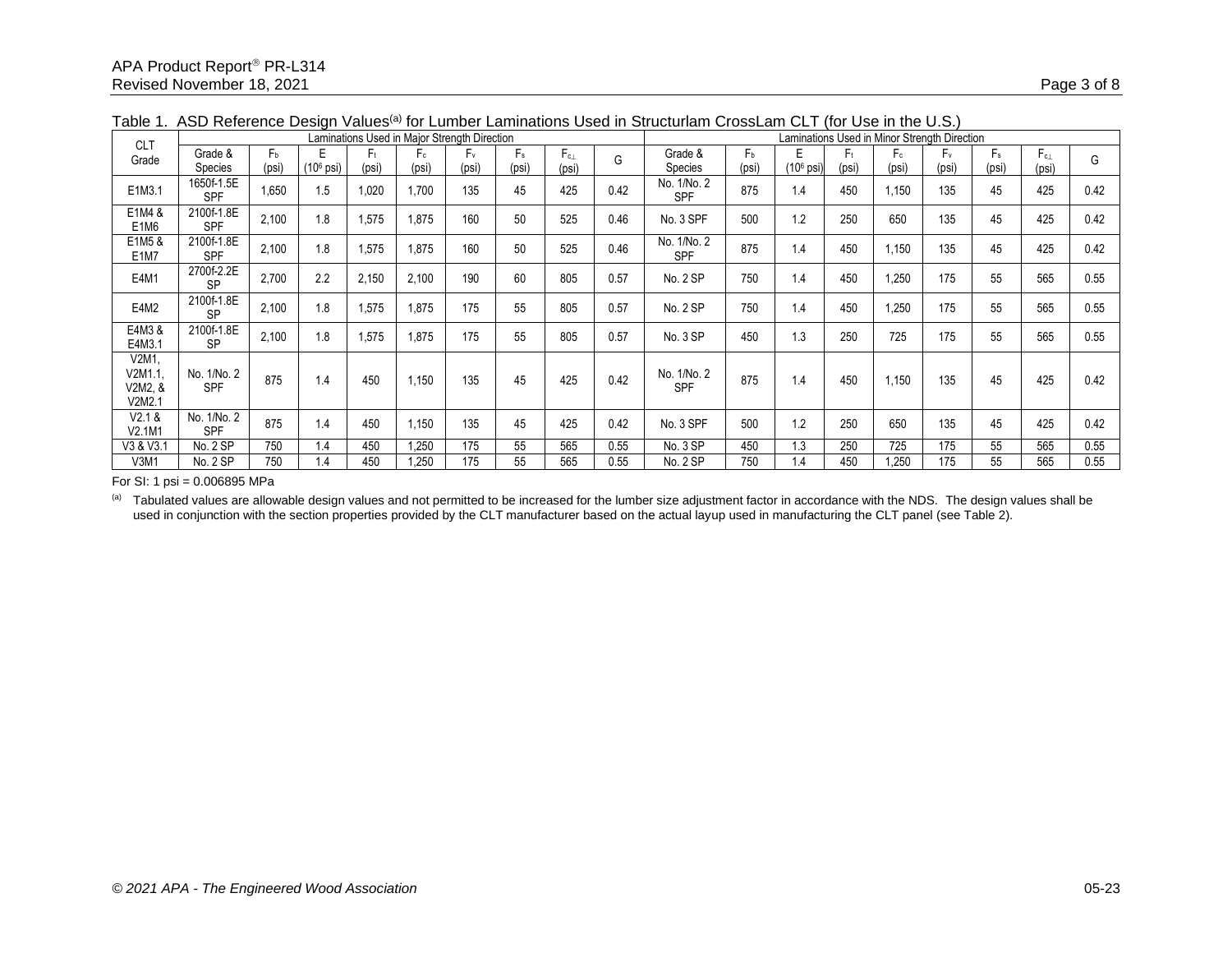| <b>CLT</b><br>Grade <sup>(b)</sup> | Layup<br>ID <sub>(c)</sub> | Thick-            | Lamination Thickness (in.) in CLT Layup |      |                           |         |                           |      |                           |      | Major Strength Direction |                                     |                                                |                                                        | Minor Strength Direction |                                      |                                                         |                                             |                        |
|------------------------------------|----------------------------|-------------------|-----------------------------------------|------|---------------------------|---------|---------------------------|------|---------------------------|------|--------------------------|-------------------------------------|------------------------------------------------|--------------------------------------------------------|--------------------------|--------------------------------------|---------------------------------------------------------|---------------------------------------------|------------------------|
|                                    |                            | ness, tp<br>(in.) | $\equiv$                                | ⊥    | $=$                       | $\perp$ | $=$                       | 丄    | $=$                       | 丄    | $=$                      | $(F_bS)_{eff,f,0}$<br>$(lbf-ft/ft)$ | $(EI)_{eff,f,0}$<br>$(106$ lbf-<br>$in.^2$ ft) | $(GA)_{\text{eff,f,0}}$<br>(10 <sup>6</sup> )<br>lbfft | $V_{s,0}$<br>(lbf/ft)    | $(F_bS)_{eff,f,90}$<br>$(lbf-ft/ft)$ | $(EI)$ eff,f,90<br>(10 <sup>6</sup> lbf-<br>$in.^2$ ft) | $(GA)$ eff,f,90<br>(10 <sup>6</sup> lbf/ft) | $V_{s,90}$<br>(lbf/ft) |
|                                    | 87V                        | 3.43              | 1.38                                    | 0.67 | 1.38                      |         |                           |      |                           |      |                          | 1,440                               | 56                                             | 0.48                                                   | 1,230                    | 35                                   | 0.36                                                    | 0.30                                        | 240                    |
| V2.1 <sup>(d)</sup>                | 139 V                      | 5.47              | 1.38                                    | 0.67 | 1.38                      | 0.67    | 1.38                      |      |                           |      |                          | 3,325                               | 206                                            | 0.96                                                   | 1.970                    | 540                                  | 21                                                      | 0.60                                        | 980                    |
|                                    | 191 V                      | 7.52              | 1.38                                    | 0.67 | 1.38                      | 0.67    | 1.38                      | 0.67 | 1.38                      |      |                          | 5,925                               | 503                                            | 1.4                                                    | 2.700                    | 1,220                                | 84                                                      | 0.91                                        | 1.710                  |
|                                    | 243 V                      | 9.57              | 1.38                                    | 0.67 | 1.38                      | 0.67    | 1.38                      | 0.67 | 1.38                      | 0.67 | 1.38                     | 9,200                               | 995                                            | 1.9                                                    | 3,450                    | 2.140                                | 210                                                     | 1.2                                         | 2,450                  |
|                                    | 99 V                       | 3.90              | 1.26                                    | 1.38 | 1.26                      |         |                           |      |                           |      |                          | 1,800                               | 79                                             | 0.49                                                   | 1,400                    | 280                                  | 3.7                                                     | 0.52                                        | 495                    |
| V2M1 <sup>(d)</sup>                | 169 V                      | 6.66              | 1.26                                    | 1.38 | 1.38                      | 1.38    | 1.26                      |      |                           |      |                          | 4,275                               | 321                                            | 1.0                                                    | 2,400                    | 2,410                                | 96                                                      | 1.0                                         | 1,490                  |
|                                    | 239 V                      | 9.42              | 1.26                                    | 1.38 | 1.38                      | 1.38    | 1.38                      | 1.38 | 1.26                      |      |                          | 7,700                               | 818                                            | 1.5                                                    | 3,400                    | 5,550                                | 367                                                     | 1.6                                         | 2,480                  |
|                                    | 309 V                      | 12.18             | 1.26                                    | 1.38 | 1.38                      | 1.38    | 1.38                      | 1.38 | 1.38                      | 1.38 | 1.26                     | 12,075                              | 1,662                                          | 2.1                                                    | 4,375                    | 9,800                                | 910                                                     | 2.1                                         | 3,475                  |
| $V2M1.1^{(d)}$                     | 105 V                      | 4.14              | 1.38                                    | 1.38 | 1.38                      |         |                           |      |                           |      |                          | 2,050                               | 96                                             | 0.53                                                   | 1,490                    | 280                                  | 3.7                                                     | 0.53                                        | 495                    |
|                                    | 175 V                      | 6.90              | 1.38                                    | 1.38 | 1.38                      | 1.38    | 1.38                      |      |                           |      |                          | 4,725                               | 367                                            | 1.1                                                    | 2,480                    | 2,410                                | 96                                                      | 1.1                                         | 1,490                  |
|                                    | 245 V                      | 9.66              | 1.38                                    | 1.38 | 1.38                      | 1.38    | 1.38                      | 1.38 | 1.38                      |      |                          | 8,350                               | 910                                            | 1.6                                                    | 3.475                    | 5,550                                | 367                                                     | 1.6                                         | 2,480                  |
|                                    | 315 V                      | 12.42             | 1.38                                    | 1.38 | 1.38                      | 1.38    | 1.38                      | 1.38 | 1.38                      | 1.38 | 1.38                     | 12,925                              | 1.814                                          | 2.1                                                    | 4,475                    | 9.800                                | 910                                                     | 2.1                                         | 3,475                  |
|                                    | 169 V<br><b>XL</b>         | 6.66              | 1.26<br>$+$<br>1.38                     | 1.38 | 1.38<br>$\ddot{}$<br>1.26 |         |                           |      |                           |      |                          | 5,450                               | 409                                            | 1.0                                                    | 2,400                    | 275                                  | 3.7                                                     | 0.61                                        | 495                    |
| V2M2 <sup>(d)</sup>                | 239 V<br>XL                | 9.42              | 1.26<br>$\ddot{}$<br>1.38               | 1.38 | 1.38                      | 1.38    | 1.38<br>$\ddot{}$<br>1.26 |      |                           |      |                          | 10,100                              | 1,074                                          | 1.5                                                    | 3,375                    | 2,400                                | 95                                                      | 1.1                                         | 1,490                  |
|                                    | 309 V<br><b>XL</b>         | 12.18             | 1.26<br>$\ddot{}$<br>1.38               | 1.38 | 1.38                      | 1.38    | 1.38                      | 1.38 | 1.38<br>$\ddot{}$<br>1.26 |      |                          | 15,800                              | 2,170                                          | 2.0                                                    | 4,375                    | 5,525                                | 366                                                     | 1.6                                         | 2,480                  |
|                                    | 175 V<br>XL                | 6.90              | 1.38<br>x <sub>2</sub>                  | 1.38 | 1.38<br>x <sub>2</sub>    |         |                           |      |                           |      |                          | 5,850                               | 454                                            | 1.1                                                    | 2.480                    | 275                                  | 3.7                                                     | 0.62                                        | 495                    |
| V2M2.1 <sup>(d)</sup>              | 245 V<br>XL                | 9.66              | 1.38<br>x <sub>2</sub>                  | 1.38 | 1.38                      | 1.38    | 1.38<br>x <sub>2</sub>    |      |                           |      |                          | 10.700                              | 1.164                                          | 1.6                                                    | 3.475                    | 2,400                                | 95                                                      | 1.1                                         | 1,490                  |
|                                    | 315V<br>XL                 | 12.42             | 1.38<br>x <sub>2</sub>                  | 1.38 | 1.38                      | 1.38    | 1.38                      | 1.38 | 1.38<br>x <sub>2</sub>    |      |                          | 16,550                              | 2,320                                          | 2.1                                                    | 4,475                    | 5,525                                | 366                                                     | 1.6                                         | 2,480                  |
|                                    | 157V<br>XL                 | 6.19              | 1.38<br>x <sub>2</sub>                  | 0.67 | 1.38<br>x <sub>2</sub>    |         |                           |      |                           |      |                          | 4,725                               | 330                                            | 1.2                                                    | 2.230                    | 35                                   | 0.36                                                    | 0.43                                        | 240                    |
| $V2.1M1^{(d)}$                     | 209V<br>XL                 | 8.24              | 1.38<br>x <sub>2</sub>                  | 0.67 | 1.38                      | 0.67    | 1.38<br>x <sub>2</sub>    |      |                           |      |                          | 8,150                               | 756                                            | 1.6                                                    | 2,950                    | 540                                  | 21                                                      | 0.73                                        | 980                    |
|                                    | 261 V<br>XL                | 10.29             | 1.38<br>x <sub>2</sub>                  | 0.67 | 1.38                      | 0.67    | 1.38                      | 0.67 | 1.38<br>x <sub>2</sub>    |      |                          | 12,300                              | 1.426                                          | 2.1                                                    | 3,700                    | 1,220                                | 84                                                      | 1.0                                         | 1,710                  |

Table 2. ASD Reference Design Values<sup>(a)</sup> for Structurlam CrossLam CLT Listed in Table 1 (for Use in the U.S.)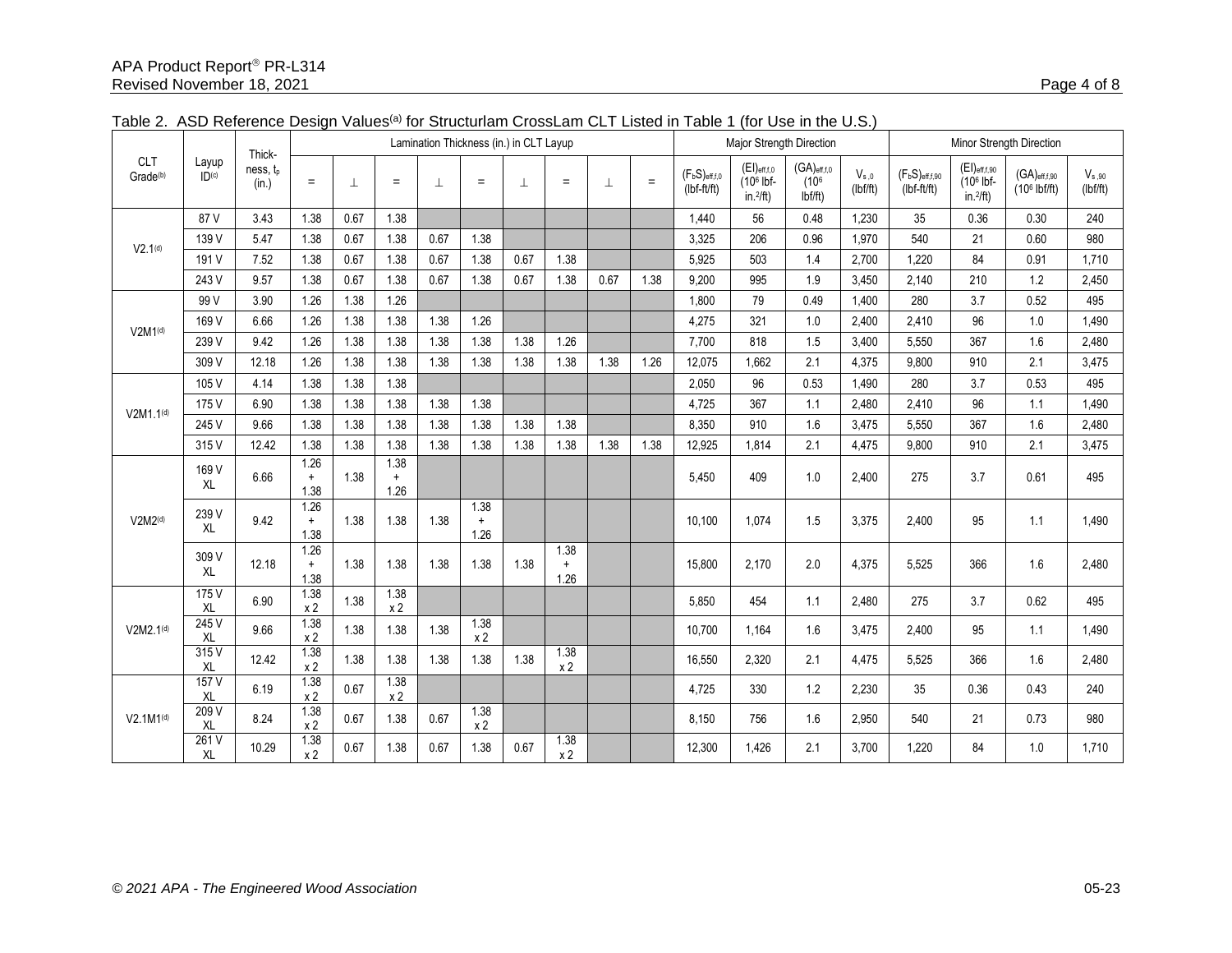|                                    | Layup ID <sup>(c)</sup> | Thick-<br>ness, tp<br>(in.) | Lamination Thickness (in.) in CLT Layup |      |                        |      |                        |         |                        |         |          | Major Strength Direction            |                                                  |                                                 | Minor Strength Direction |                                    |                                                               |                                                      |                        |
|------------------------------------|-------------------------|-----------------------------|-----------------------------------------|------|------------------------|------|------------------------|---------|------------------------|---------|----------|-------------------------------------|--------------------------------------------------|-------------------------------------------------|--------------------------|------------------------------------|---------------------------------------------------------------|------------------------------------------------------|------------------------|
| <b>CLT</b><br>Grade <sup>(b)</sup> |                         |                             | $\equiv$                                | 丄    | $=$                    | 工    | $=$                    | $\perp$ | $\quad \  \  =$        | $\perp$ | $\equiv$ | $(F_bS)_{eff,f,0}$<br>$(lbf-ft/ft)$ | $(EI)$ eff,f,0<br>$(106$ lbf-<br>in. $^{2}/ft$ ) | $(GA)$ eff,f,0<br>(10 <sup>6</sup> )<br>Ibf/ft) | $V_{s,0}$<br>(lbf/ft)    | $(F_bS)$ eff,f,90<br>$(lbf-ft/ft)$ | $(EI)_{eff,f,90}$<br>(10 <sup>6</sup> lbf-<br>in. $^{2}/ft$ ) | $(GA)_{\text{eff},f,90}$<br>(10 <sup>6</sup> lbf/ft) | $V_{s,90}$<br>(lbf/ft) |
|                                    | 105 V                   | 4 1/8                       | 13/8                                    | 13/8 | 13/8                   |      |                        |         |                        |         |          | 1,740                               | 95                                               | 0.49                                            | 1,820                    | 140                                | 3.4                                                           | 0.52                                                 | 605                    |
| V <sub>3</sub>                     | 175 V                   | 6 7/8                       | 13/8                                    | 13/8 | 13/8                   | 13/8 | 13/8                   |         |                        |         |          | 4,000                               | 363                                              | 0.98                                            | 3,025                    | 1,230                              | 88                                                            | 1.0                                                  | 1,820                  |
|                                    | 245 V                   | 95/8                        | 13/8                                    | 13/8 | 13/8                   | 13/8 | 13/8                   | 13/8    | 13/8                   |         |          | 7,100                               | 899                                              | 1.5                                             | 4,225                    | 2,825                              | 338                                                           | 1.6                                                  | 3,025                  |
|                                    | 315 V                   | 12 3/8                      | 13/8                                    | 13/8 | 13/8                   | 13/8 | 13/8                   | 13/8    | 13/8                   | 13/8    | 13/8     | 11,000                              | 1,793                                            | 2.0                                             | 5,450                    | 5,025                              | 837                                                           | 2.1                                                  | 4,225                  |
|                                    | 87V                     | 3.43                        | 1.38                                    | 0.67 | 1.38                   |      |                        |         |                        |         |          | 1,240                               | 56                                               | 0.51                                            | 1,510                    | 35                                 | 0.39                                                          | 0.30                                                 | 295                    |
| V3.1                               | 139 V                   | 5.47                        | 1.38                                    | 0.67 | 1.38                   | 0.67 | 1.38                   |         |                        |         |          | 2,850                               | 206                                              | 1.0                                             | 2,410                    | 485                                | 23                                                            | 0.61                                                 | 1,200                  |
|                                    | 191 V                   | 7.52                        | 1.38                                    | 0.67 | 1.38                   | 0.67 | 1.38                   | 0.67    | 1.38                   |         |          | 5,075                               | 503                                              | 1.5                                             | 3,300                    | 1,100                              | 91                                                            | 0.91                                                 | 2,100                  |
|                                    | 243 V                   | 9.57                        | 1.38                                    | 0.67 | 1.38                   | 0.67 | 1.38                   | 0.67    | 1.38                   | 0.67    | 1.38     | 7,900                               | 996                                              | 2.1                                             | 4,200                    | 1,920                              | 227                                                           | 1.2                                                  | 3,000                  |
|                                    | 105 V                   | 4.14                        | 1.38                                    | 1.38 | 1.38                   |      |                        |         |                        |         |          | 1,750                               | 95                                               | 0.53                                            | 1.820                    | 235                                | 3.7                                                           | 0.53                                                 | 605                    |
| V3M1                               | 175 V                   | 6.90                        | 1.38                                    | 1.38 | 1.38                   | 1.38 | 1.38                   |         |                        |         |          | 4,025                               | 366                                              | 1.1                                             | 3,025                    | 2,060                              | 95                                                            | 1.1                                                  | 1,820                  |
|                                    | 245 V                   | 9.66                        | 1.38                                    | 1.38 | 1.38                   | 1.38 | 1.38                   | 1.38    | 1.38                   |         |          | 7,125                               | 906                                              | 1.6                                             | 4,250                    | 4,750                              | 366                                                           | 1.6                                                  | 3,025                  |
|                                    | 315 V                   | 12.42                       | 1.38                                    | 1.38 | 1.38                   | 1.38 | 1.38                   | 1.38    | 1.38                   | 1.38    | 1.38     | 11,050                              | 1,806                                            | 2.1                                             | 5,450                    | 8,375                              | 906                                                           | 2.1                                                  | 4,250                  |
| E1M3.1(d)                          | 175 E                   | 6.90                        | 1.38                                    | 1.38 | 1.38                   | 1.38 | 1.38                   |         |                        |         |          | 8,875                               | 393                                              | 1.1                                             | 2,480                    | 2,410                              | 96                                                            | 1.1                                                  | 1,490                  |
| $E1M4^{(d)}$                       | 87 E                    | 3.43                        | 1.38                                    | 0.67 | 1.38                   |      |                        |         |                        |         |          | 3,475                               | 72                                               | 0.50                                            | 1,230                    | 35                                 | 0.36                                                          | 0.38                                                 | 270                    |
|                                    | 139 E                   | 5.47                        | 1.38                                    | 0.67 | 1.38                   | 0.67 | 1.38                   |         |                        |         |          | 7,975                               | 264                                              | 0.99                                            | 1.970                    | 540                                | 21                                                            | 0.77                                                 | 1.090                  |
|                                    | 191 E                   | 7.52                        | 1.38                                    | 0.67 | 1.38                   | 0.67 | 1.38                   | 0.67    | 1.38                   |         |          | 14,175                              | 645                                              | 1.5                                             | 2,700                    | 1,230                              | 84                                                            | 1.1                                                  | 1,910                  |
|                                    | 243 E                   | 9.57                        | 1.38                                    | 0.67 | 1.38                   | 0.67 | 1.38                   | 0.67    | 1.38                   | 0.67    | 1.38     | 22,075                              | 1,278                                            | 2.0                                             | 3,450                    | 2,160                              | 212                                                           | 1.5                                                  | 2,725                  |
|                                    | 105 E                   | 4.14                        | 1.38                                    | 1.38 | 1.38                   |      |                        |         |                        |         |          | 4,900                               | 123                                              | 0.54                                            | 1,490                    | 275                                | 3.7                                                           | 0.66                                                 | 550                    |
| $E1M5^{(d)}$                       | 175 E                   | 6.90                        | 1.38                                    | 1.38 | 1.38                   | 1.38 | 1.38                   |         |                        |         |          | 11,250                              | 469                                              | 1.1                                             | 2.480                    | 2.400                              | 95                                                            | 1.3                                                  | 1.650                  |
|                                    | 245 E                   | 9.66                        | 1.38                                    | 1.38 | 1.38                   | 1.38 | 1.38                   | 1.38    | 1.38                   |         |          | 19.900                              | 1.161                                            | 1.6                                             | 3.475                    | 5.550                              | 367                                                           | 2.0                                                  | 2.750                  |
|                                    | 315 E                   | 12.42                       | 1.38                                    | 1.38 | 1.38                   | 1.38 | 1.38                   | 1.38    | 1.38                   | 1.38    | 1.38     | 30,850                              | 2,314                                            | 2.1                                             | 4,475                    | 9,825                              | 909                                                           | 2.6                                                  | 3,850                  |
|                                    | 157E<br>XL              | 6.19                        | 1.38<br>x <sub>2</sub>                  | 0.67 | 1.38<br>x 2            |      |                        |         |                        |         |          | 11,350                              | 425                                              | 1.2                                             | 2,230                    | 35                                 | 0.36                                                          | 0.55                                                 | 270                    |
| E1M6 <sup>(d)</sup>                | 209 E<br>XL             | 8.24                        | 1.38<br>x <sub>2</sub>                  | 0.67 | 1.38                   | 0.67 | 1.38<br>x <sub>2</sub> |         |                        |         |          | 19.525                              | 972                                              | 1.7                                             | 2.950                    | 540                                | 21                                                            | 0.93                                                 | 1.090                  |
|                                    | 261 E<br>XL             | 10.29                       | 1.38<br>x <sub>2</sub>                  | 0.67 | 1.38                   | 0.67 | 1.38                   | 0.67    | 1.38<br>x 2            |         |          | 29,475                              | 1.833                                            | 2.1                                             | 3.700                    | 1,230                              | 84                                                            | 1.3                                                  | 1,910                  |
|                                    | 175E<br>XL              | 6.90                        | 1.38<br>x <sub>2</sub>                  | 1.38 | 1.38<br>x <sub>2</sub> |      |                        |         |                        |         |          | 14,000                              | 584                                              | 1.1                                             | 2,480                    | 275                                | 3.7                                                           | 0.79                                                 | 550                    |
| $E1M7^{(d)}$                       | 245 E<br>XL             | 9.66                        | 1.38<br>$\times\,2$                     | 1.38 | 1.38                   | 1.38 | 1.38<br>x <sub>2</sub> |         |                        |         |          | 25,625                              | 1,496                                            | 1.6                                             | 3,475                    | 2,400                              | 95                                                            | 1.4                                                  | 1,650                  |
|                                    | 315 E<br>XL             | 12.42                       | 1.38<br>x <sub>2</sub>                  | 1.38 | 1.38                   | 1.38 | 1.38                   | 1.38    | 1.38<br>x <sub>2</sub> |         |          | 39,700                              | 2,979                                            | 2.1                                             | 4,475                    | 5,550                              | 367                                                           | 2.1                                                  | 2,750                  |

## Table 2. ASD Reference Design Values<sup>(a)</sup> for Structurlam CrossLam CLT Listed in Table 1 (for Use in the U.S.) (continued)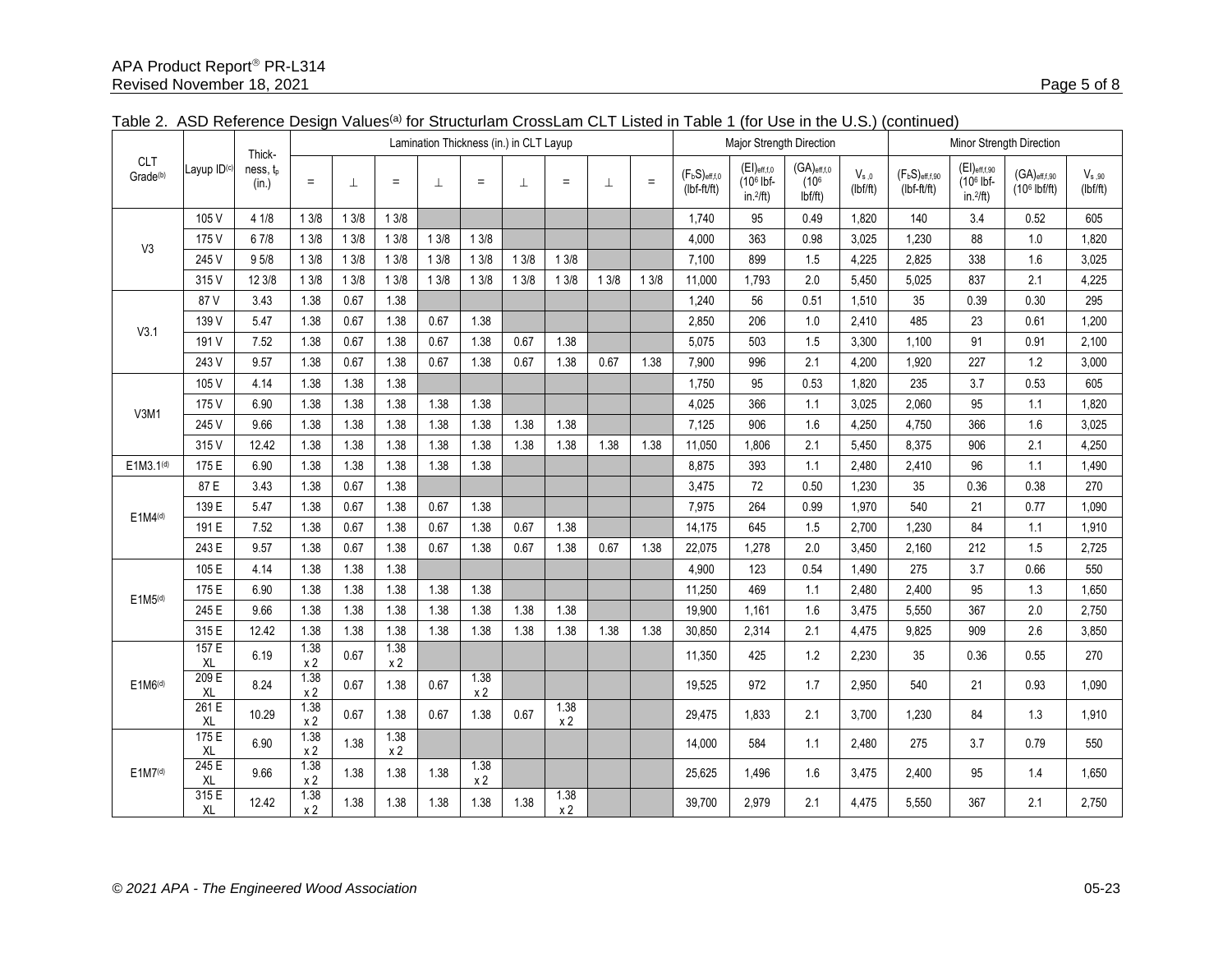|                                         |                | Thick-               | Lamination Thickness (in.) in CLT Layup |      |      |      |      |      |      |      |      | Major Strength Direction          |                                                 |                                                     |                       | Minor Strength Direction             |                                                               |                                               |                        |
|-----------------------------------------|----------------|----------------------|-----------------------------------------|------|------|------|------|------|------|------|------|-----------------------------------|-------------------------------------------------|-----------------------------------------------------|-----------------------|--------------------------------------|---------------------------------------------------------------|-----------------------------------------------|------------------------|
| CL <sub>1</sub><br>Grade <sup>(b)</sup> | Layup<br> D(c) | ness,<br>$t_p$ (in.) | $=$                                     |      | $=$  |      | $=$  |      | $=$  | ⊥    | $=$  | $(F_bS)_{eff,f,0}$<br>(lbf-ft/ft) | $(EI)_{eff,f,0}$<br>$(106$ lbf-<br>in. $2/ft$ ) | $(GA)_{eff, f, 0}$<br>(10 <sup>6</sup> )<br>Ibf/ft) | $V_{s.0}$<br>(lbf/ft) | $(F_bS)_{eff,f,90}$<br>$(lbf-ft/ft)$ | $(EI)_{eff,f,90}$<br>(10 <sup>6</sup> lbf-<br>in. $^{2}/ft$ ) | $(GA)_{eff,f,90}$<br>(10 <sup>6</sup> lbf/ft) | $V_{s,90}$<br>(lbf/ft) |
|                                         | 105 E          | 4.14                 | 1.38                                    | 1.38 | 1.38 |      |      |      |      |      |      | 6,300                             | 150                                             | 0.54                                                | 1,820                 | 235                                  | 3.7                                                           | 0.79                                          | 660                    |
| E4M1                                    | 175 E          | 6.90                 | 1.38                                    | 1.38 | 1.38 | 1.38 | 1.38 |      |      |      |      | 14,450                            | 573                                             | 1.1                                                 | 3,025                 | 2,060                                | 95                                                            | 1.6                                           | 1,980                  |
|                                         | 245 E          | 9.66                 | 1.38                                    | 1.38 | 1.38 | 1.38 | 1.38 | 1.38 | 1.38 |      |      | 25,525                            | 1.417                                           | 1.6                                                 | 4,250                 | 4,775                                | 368                                                           | 2.4                                           | 3,300                  |
|                                         | 315 E          | 12.42                | 1.38                                    | 1.38 | 1.38 | 1.38 | 1.38 | 1.38 | 1.38 | 1.38 | 1.38 | 39,550                            | 2,821                                           | 2.2                                                 | 5.450                 | 8,450                                | 913                                                           | 3.1                                           | 4,625                  |
| E4M2                                    | 105 E          | 4.14                 | 1.38                                    | 1.38 | 1.38 |      |      |      |      |      |      | 4,900                             | 123                                             | 0.54                                                | 1,820                 | 235                                  | 3.7                                                           | 0.66                                          | 605                    |
|                                         | 175 E          | 6.90                 | 1.38                                    | 1.38 | 1.38 | .38  | 1.38 |      |      |      |      | 11,250                            | 469                                             | 1.1                                                 | 3,025                 | 2,060                                | 95                                                            | 1.3                                           | 1,820                  |
|                                         | 245 E          | 9.66                 | 1.38                                    | 1.38 | 1.38 | 1.38 | 1.38 | 1.38 | 1.38 |      |      | 19,900                            | 1.161                                           | 1.6                                                 | 4,250                 | 4,750                                | 367                                                           | 2.0                                           | 3,025                  |
|                                         | 315 E          | 12.42                | 1.38                                    | 1.38 | 1.38 | 1.38 | 1.38 | 1.38 | 1.38 | 1.38 | 1.38 | 30,850                            | 2,314                                           | 2.1                                                 | 5,450                 | 8,425                                | 909                                                           | 2.6                                           | 4,250                  |
|                                         | 105 E          | 4.14                 | 1.38                                    | 1.38 | 1.38 |      |      |      |      |      |      | 4,900                             | 123                                             | 0.50                                                | 1,820                 | 140                                  | 3.4                                                           | 0.65                                          | 605                    |
| E4M3                                    | 175 E          | 6.90                 | 1.38                                    | 1.38 | 1.38 | 1.38 | 1.38 |      |      |      |      | 11,250                            | 469                                             | 1.0                                                 | 3,025                 | 1,240                                | 89                                                            | 1.3                                           | 1,820                  |
|                                         | 245 E          | 9.66                 | 1.38                                    | 1.38 | 1.38 | 1.38 | 1.38 | 1.38 | 1.38 |      |      | 19,875                            | 1.160                                           | 1.5                                                 | 4,250                 | 2,850                                | 341                                                           | 2.0                                           | 3,025                  |
|                                         | 315 E          | 12.42                | 1.38                                    | 1.38 | 1.38 | 1.38 | 1.38 | 1.38 | 1.38 | 1.38 | 1.38 | 30,800                            | 2,312                                           | 2.0                                                 | 5,450                 | 5,050                                | 845                                                           | 2.6                                           | 4,250                  |
|                                         | 87 E           | 3.43                 | 1.38                                    | 0.67 | 1.38 |      |      |      |      |      |      | 3,475                             | 72                                              | 0.53                                                | 1,510                 | 35                                   | 0.39                                                          | 0.38                                          | 295                    |
|                                         | 139 E          | 5.47                 | 1.38                                    | 0.67 | 1.38 | 0.67 | 1.38 |      |      |      |      | 7,975                             | 264                                             | 1.1                                                 | 2,410                 | 485                                  | 23                                                            | 0.77                                          | 1,200                  |
| E4M3.1                                  | 191 E          | 7.52                 | 1.38                                    | 0.67 | 1.38 | 0.67 | 1.38 | 0.67 | 1.38 |      |      | 14,200                            | 646                                             | 1.6                                                 | 3,300                 | 1,100                                | 91                                                            | 1.2                                           | 2,100                  |
|                                         | 243 E          | 9.57                 | 1.38                                    | 0.67 | 1.38 | 0.67 | 1.38 | 0.67 | 1.38 | 0.67 | 1.38 | 22,075                            | 1,278                                           | 2.1                                                 | 4,200                 | 1,940                                | 229                                                           | 1.5                                           | 3,000                  |

Table 2. ASD Reference Design Values<sup>(a)</sup> for Structurlam CrossLam CLT Listed in Table 1 (for Use in the U.S.) (continued)

For SI: 1 in. =  $25.4$  mm; 1 ft =  $304.8$  mm; 1 lbf =  $4.448N$ 

(a) Tabulated values are allowable design values and not permitted to be increased for the lumber size adjustment factor in accordance with the NDS.

(b) The CLT layups are developed based on ANSI/APA PRG 320, as permitted by the standard.

 $^{(c)}$  The layup identification (ID) refers to the layup thickness (mm), lamination grade (visual graded or MSR) and series name (e.g. XL).

(d) The SPF laminations shall be permitted to be replaced by Douglas fir-Larch lumber with design properties that are equal to or greater than the corresponding SPF laminations.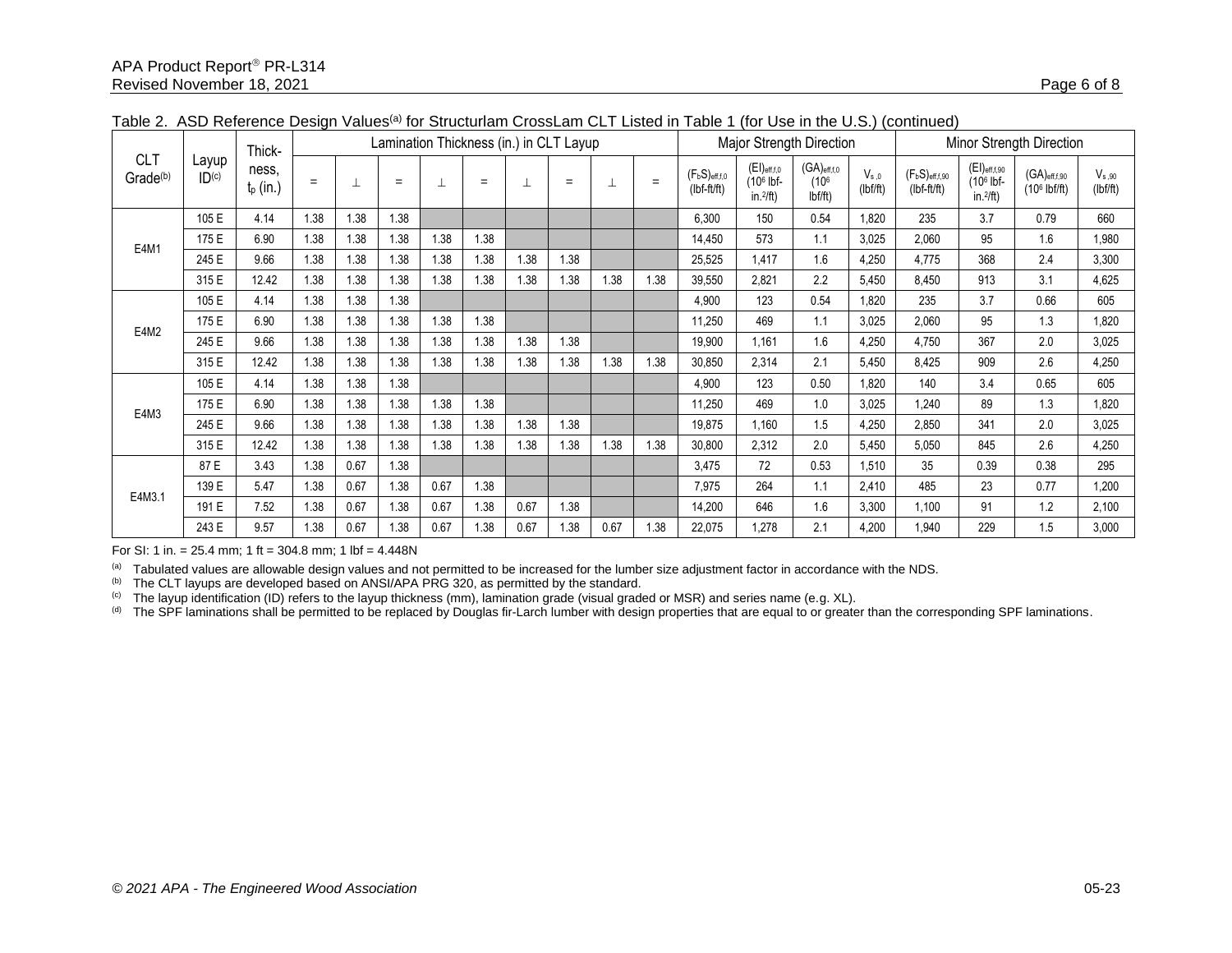| <b>CLT</b>  |          |               |                    | In-Plane Shear Stress | In-Plane Shear Capacity <sup>(b)</sup> |                                        |  |  |
|-------------|----------|---------------|--------------------|-----------------------|----------------------------------------|----------------------------------------|--|--|
| Grade       | Layup ID | Thickness, tp |                    |                       | $F_{v,e,0}$ t <sub>p</sub> (lbf/ft of  | $F_{v,e,90}$ t <sub>p</sub> (lbf/ft of |  |  |
|             |          | (in.)         | $F_{v,e,0}$ (psi)  | $F_{v,e,90}$ (psi)    | width)                                 | width)                                 |  |  |
|             | 87V      | 3.43          | 175                | 235                   | 7,200                                  | 9,700                                  |  |  |
|             | 139 V    | 5.47          | $175^{(e)}$        | $235^{(e)}$           | 11,500(e)                              | 15,400(e)                              |  |  |
| V2.1        | 191 V    | 7.52          | 175(e)             | 235(e)                | 15,800(e)                              | 21,200(e)                              |  |  |
|             | 243 V    | 9.57          | 175(e)             | 235(e)                | 20,100(e)                              | 27,000(e)                              |  |  |
|             | 99V      | 3.90          | $175^{(e)}$        | $235^{(e)}$           | 8,200(e)                               | 11,000(e)                              |  |  |
|             | 169 V    | 6.66          | $175^{(e)}$        | $235^{(e)}$           | 14,000(e)                              | 18,800(e)                              |  |  |
| <b>V2M1</b> | 239 V    | 9.42          | 175(e)             | $235^{(e)}$           | 19,800(e)                              | 26,600(e)                              |  |  |
|             | 309 V    | 12.18         | 175(e)             | 235(e)                | 25,600(e)                              | 34,300(e)                              |  |  |
|             | 105 V    | 4.14          | 195                | 290                   | 9,700                                  | 14,400                                 |  |  |
|             | 175 V    | 6.90          | 270                | 290 <sup>(d)</sup>    | 22,400                                 | $24,000^{(d)}$                         |  |  |
| V2M1.1      | 245 V    | 9.66          | 270 <sup>(c)</sup> | 290 <sup>(d)</sup>    | $31,300^{(c)}$                         | 33,600 <sup>(d)</sup>                  |  |  |
|             | 315 V    | 12.42         | 270 <sup>(c)</sup> | 290 <sup>(d)</sup>    | 40,200(c)                              | 43,200(d)                              |  |  |
|             | 169 V XL | 6.66          | 175(e)             | $235^{(e)}$           | 14,000(e)                              | 18,800(e)                              |  |  |
| V2M2        | 239 V XL | 9.42          | 175(e)             | $235^{(e)}$           | 19,800(e)                              | 26,600(e)                              |  |  |
|             | 309 V XL | 12.18         | $175^{(e)}$        | $235^{(e)}$           | 25,600(e)                              | 34,300(e)                              |  |  |
|             | 175 V XL | 6.90          | 175(e)             | $235^{(e)}$           | 14,500(e)                              | 19,500 <sup>(e)</sup>                  |  |  |
| V2M2.1      | 245 V XL | 9.66          | $175^{(e)}$        | $235^{(e)}$           | 20,300(e)                              | 27,200(e)                              |  |  |
|             | 315 V XL | 12.42         | $175^{(e)}$        | $235^{(e)}$           | 26,100 <sup>(e)</sup>                  | 35,000(e)                              |  |  |
|             | 157 V XL | 6.19          | 175(e)             | 235(e)                | 13,000(e)                              | 17,500(e)                              |  |  |
| V2.1M1      | 209 V XL | 8.24          | 175(e)             | 235(e)                | 17,300(e)                              | 23,200(e)                              |  |  |
|             | 261 V XL | 10.29         | $175^{(e)}$        | $235^{(e)}$           | 21,600(e)                              | 29,000(e)                              |  |  |
| E1M3.1      | 175 E    | 6.90          | 270 <sup>(c)</sup> | 290 <sup>(d)</sup>    | $22,400^{(c)}$                         | $24,000^{(d)}$                         |  |  |
|             | 87 E     | 3.43          | 175(e)             | 235(e)                | 7,200(e)                               | 9,700(e)                               |  |  |
|             | 139 E    | 5.47          | 175(e)             | 235(e)                | 11,500(e)                              | 15,400(e)                              |  |  |
| E1M4        | 191 E    | 7.52          | $175^{(e)}$        | $235^{(e)}$           | $15,800^{(e)}$                         | 21,200(e)                              |  |  |
|             | 243 E    | 9.57          | 175(e)             | $235^{(e)}$           | 20,100 <sup>(e)</sup>                  | 27,000(e)                              |  |  |
|             | 105 E    | 4.14          | 195 <sup>(d)</sup> | 290 <sup>(d)</sup>    | 9,700 <sup>(d)</sup>                   | 14,400(d)                              |  |  |
|             | 175 E    | 6.90          | 270 <sup>(c)</sup> | 290 <sup>(d)</sup>    | 22,400(c)                              | $24,000^{(d)}$                         |  |  |
| E1M5        | 245 E    | 9.66          | 270 <sup>(c)</sup> | 290 <sup>(d)</sup>    | 31,300(c)                              | 33,600(d)                              |  |  |
|             | 315 E    | 12.42         | 270 <sup>(c)</sup> | 290 <sup>(d)</sup>    | 40,200(c)                              | 43,200(d)                              |  |  |
|             | 157 E XL | 6.19          | 175(e)             | $235^{(e)}$           | 13,000(e)                              | 17,500(e)                              |  |  |
| E1M6        | 209 E XL | 8.24          | 175(e)             | 235(e)                | 17,300(e)                              | 23,200(e)                              |  |  |
|             | 261 E XL | 10.29         | 175(e)             | 235(e)                | 21,600(e)                              | 29,000(e)                              |  |  |
|             | 175 E XL | 6.90          | 175 <sup>(e)</sup> | $235^{(e)}$           | 14,500(e)                              | 19,500(e)                              |  |  |
| <b>E1M7</b> | 245 E XL | 9.66          | 175(e)             | $235^{(e)}$           | 20,300(e)                              | 27,200(e)                              |  |  |
|             | 315 E XL | 12.42         | 175(e)             | 235(e)                | 26,100(e)                              | 35,000(e)                              |  |  |

Table 3. ASD Reference Design Values<sup>(a)</sup> for In-Plane Shear of Structurlam CrossLam CLT (for Use in the U.S.)

For SI: 1 psi = 0.006895 MPa

 $(a)$  The tabulated values are allowable design values.

(b) The tabulated values are for the full thickness  $(t_p)$  of the CLT. The values shall be reduced when the CLT panel thickness is less than the full thickness.

(c) Based on test results from 175V of V2M1.1.

(d) Based on test results from 105V of V2M1.1.

(e) Based on test results from 87V of V2.1.